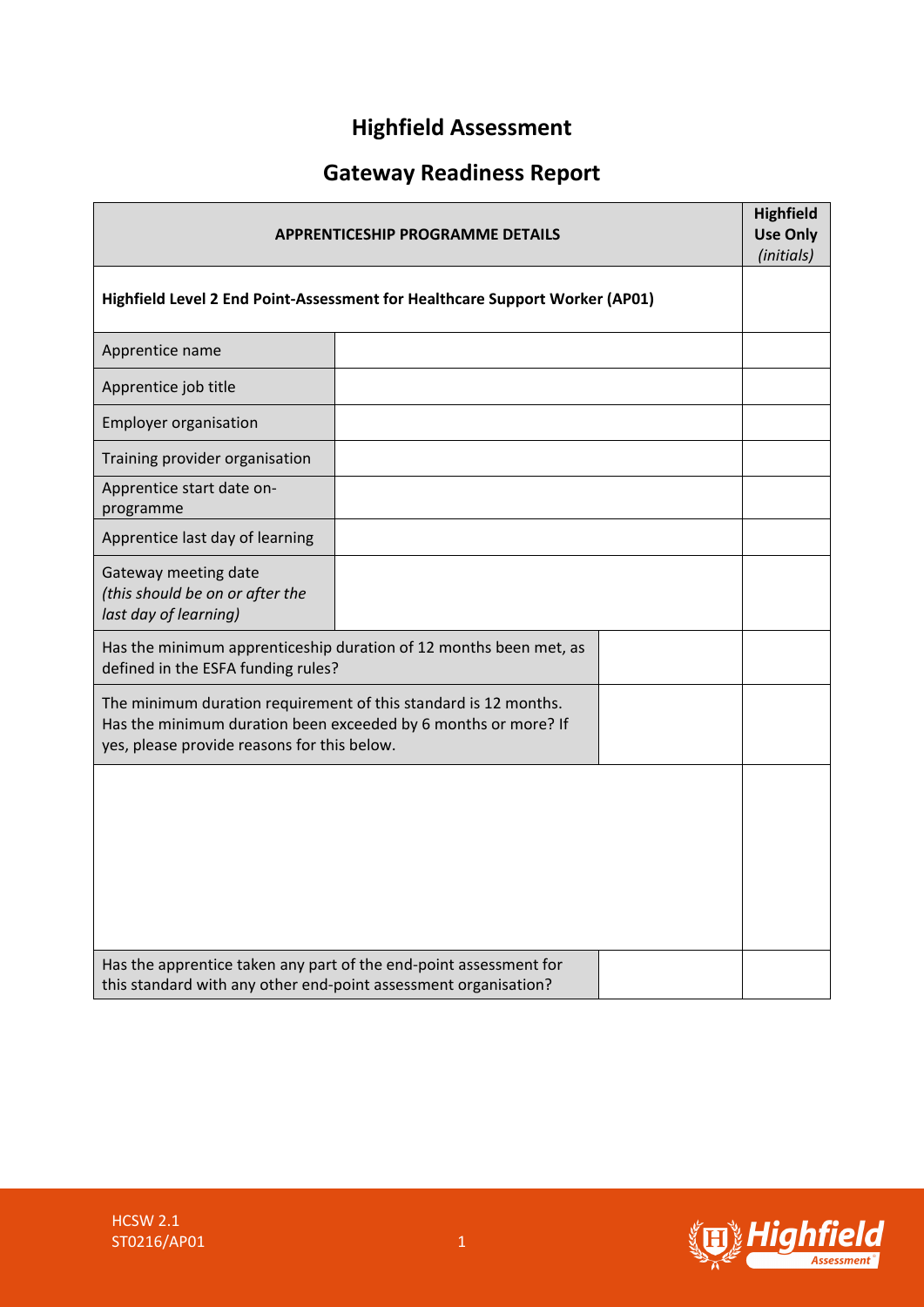| <b>PREREQUISITE REQUIREMENTS</b>                                                                   |                               |                                                                      |                                            |
|----------------------------------------------------------------------------------------------------|-------------------------------|----------------------------------------------------------------------|--------------------------------------------|
| Prerequisite<br>requirement                                                                        | Achieved by the<br>apprentice | <b>Evidence type provided</b><br>(e.g. PLR, certificate, screenshot) | <b>Highfield Use</b><br>Only<br>(initials) |
| Achieved English L1                                                                                |                               |                                                                      |                                            |
| <b>Achieved Maths L1</b>                                                                           |                               |                                                                      |                                            |
| Attempted English L2                                                                               |                               |                                                                      |                                            |
| <b>Attempted Maths L2</b>                                                                          |                               |                                                                      |                                            |
| 15 standards required<br>by the Care Quality<br>Commission (as set out<br>in the Care Certificate) |                               |                                                                      |                                            |
| Completion of an<br>evidence portfolio                                                             |                               |                                                                      |                                            |

#### **GATEWAY REVIEW**

The gateway review should be completed by the employer, supported by the training provider, to record how the apprentice has met each of the standard subject areas. This can be discussed through a Q&A, and/or the apprentice may present evidence that can be reviewed during the meeting to show their achievement of the standard.

The employer, supported by the training provider, must agree that the apprentice is, in their view, competent in the role and therefore ready to undertake the end-point assessment. This should be recorded in the table below, along with any comments.

| <b>Standard area</b>                         | <b>Assessment</b><br>ready? | <b>Comments</b> |
|----------------------------------------------|-----------------------------|-----------------|
| Knowledge:                                   |                             |                 |
| Communication                                |                             |                 |
| <b>Health Intervention</b>                   |                             |                 |
| Person centred care and<br>support           |                             |                 |
| Dementia, cognitive<br>issues, mental health |                             |                 |
| Basic life support                           |                             |                 |
| Physiological<br>measurements                |                             |                 |
| Personal and people<br>development           |                             |                 |
| Health, safety and security                  |                             |                 |

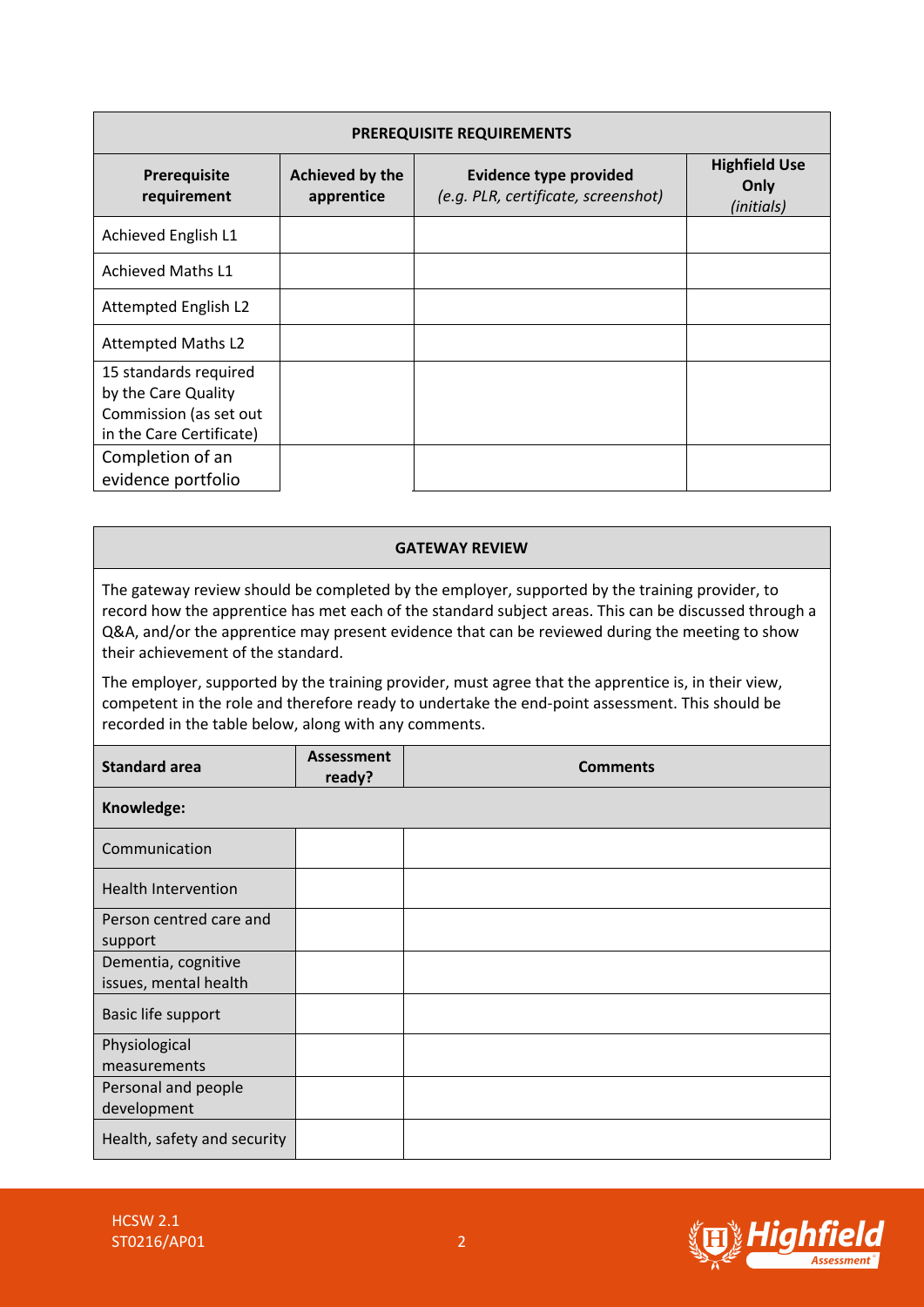| <b>Standard area</b>                                                                                                                                              | <b>Assessment</b><br>ready? | <b>Comments</b> |
|-------------------------------------------------------------------------------------------------------------------------------------------------------------------|-----------------------------|-----------------|
| Duty of care                                                                                                                                                      |                             |                 |
| Safeguarding                                                                                                                                                      |                             |                 |
| Infection prevention and<br>control                                                                                                                               |                             |                 |
| Moving and handling                                                                                                                                               |                             |                 |
| Equality and diversity                                                                                                                                            |                             |                 |
| <b>Skills and Behaviours</b>                                                                                                                                      |                             |                 |
| Communication                                                                                                                                                     |                             |                 |
| <b>Health Intervention</b>                                                                                                                                        |                             |                 |
| Person centred care and<br>support                                                                                                                                |                             |                 |
| Dementia, cognitive<br>issues, mental health                                                                                                                      |                             |                 |
| Basic life support                                                                                                                                                |                             |                 |
| Physiological<br>measurements                                                                                                                                     |                             |                 |
| Personal and people<br>development                                                                                                                                |                             |                 |
| Health, safety and security                                                                                                                                       |                             |                 |
| Duty of care                                                                                                                                                      |                             |                 |
| Safeguarding                                                                                                                                                      |                             |                 |
| Infection prevention and<br>control                                                                                                                               |                             |                 |
| Moving and handling                                                                                                                                               |                             |                 |
| Equality and diversity                                                                                                                                            |                             |                 |
| <b>Behaviours</b>                                                                                                                                                 |                             |                 |
| You will treat people with<br>dignity, respecting<br>individual's diversity,<br>beliefs, culture, values,<br>needs, privacy and<br>references<br>Show respect and |                             |                 |
| empathy for those you<br>work with                                                                                                                                |                             |                 |

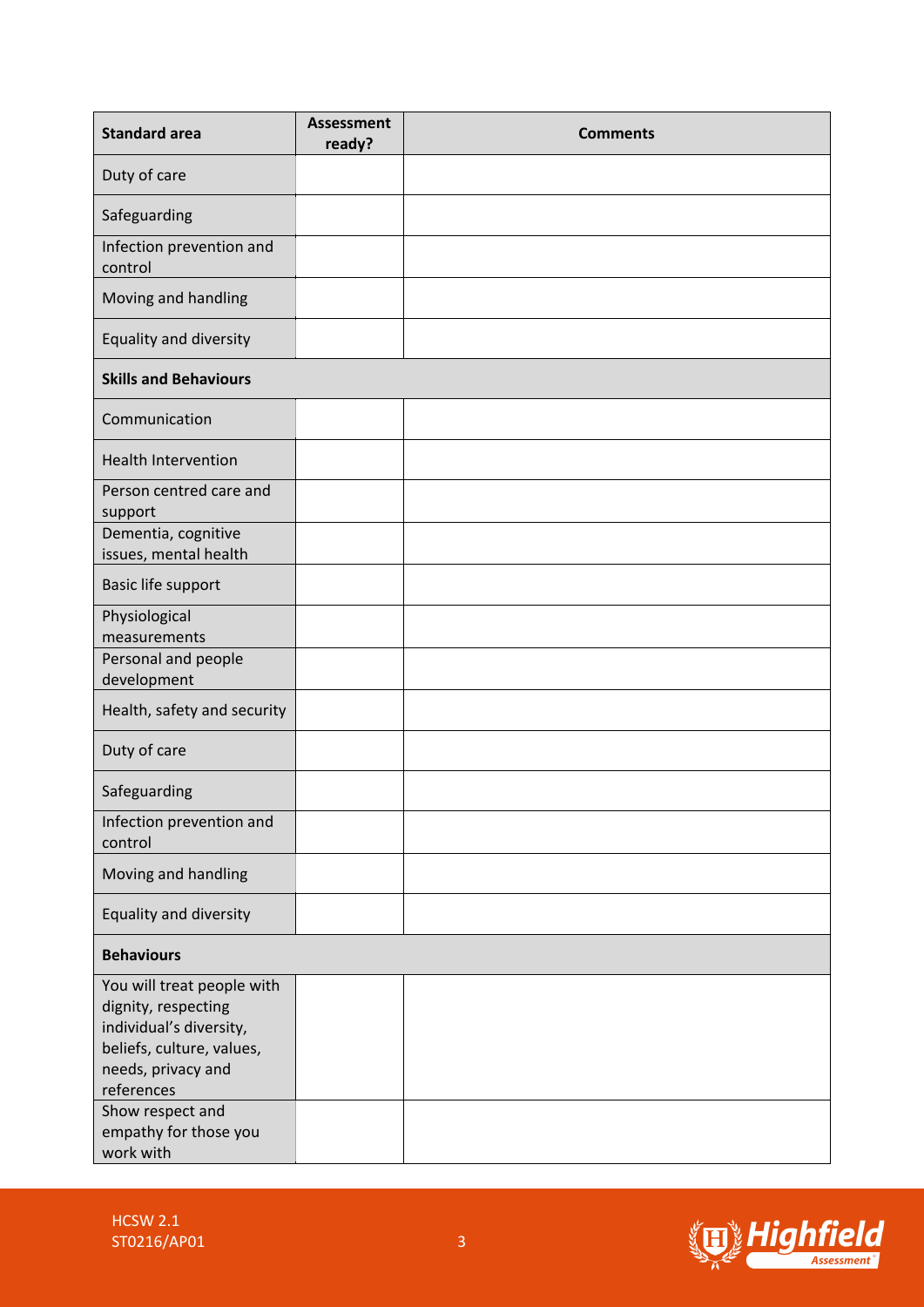| <b>Standard area</b>       | <b>Assessment</b><br>ready? | <b>Comments</b> |
|----------------------------|-----------------------------|-----------------|
| Have the courage to        |                             |                 |
| challenge areas of         |                             |                 |
| concern and work to best   |                             |                 |
| practice                   |                             |                 |
| Be adaptable, reliable and |                             |                 |
| consistent                 |                             |                 |
| Show discretion, show      |                             |                 |
| resilience and self-       |                             |                 |
| awareness                  |                             |                 |

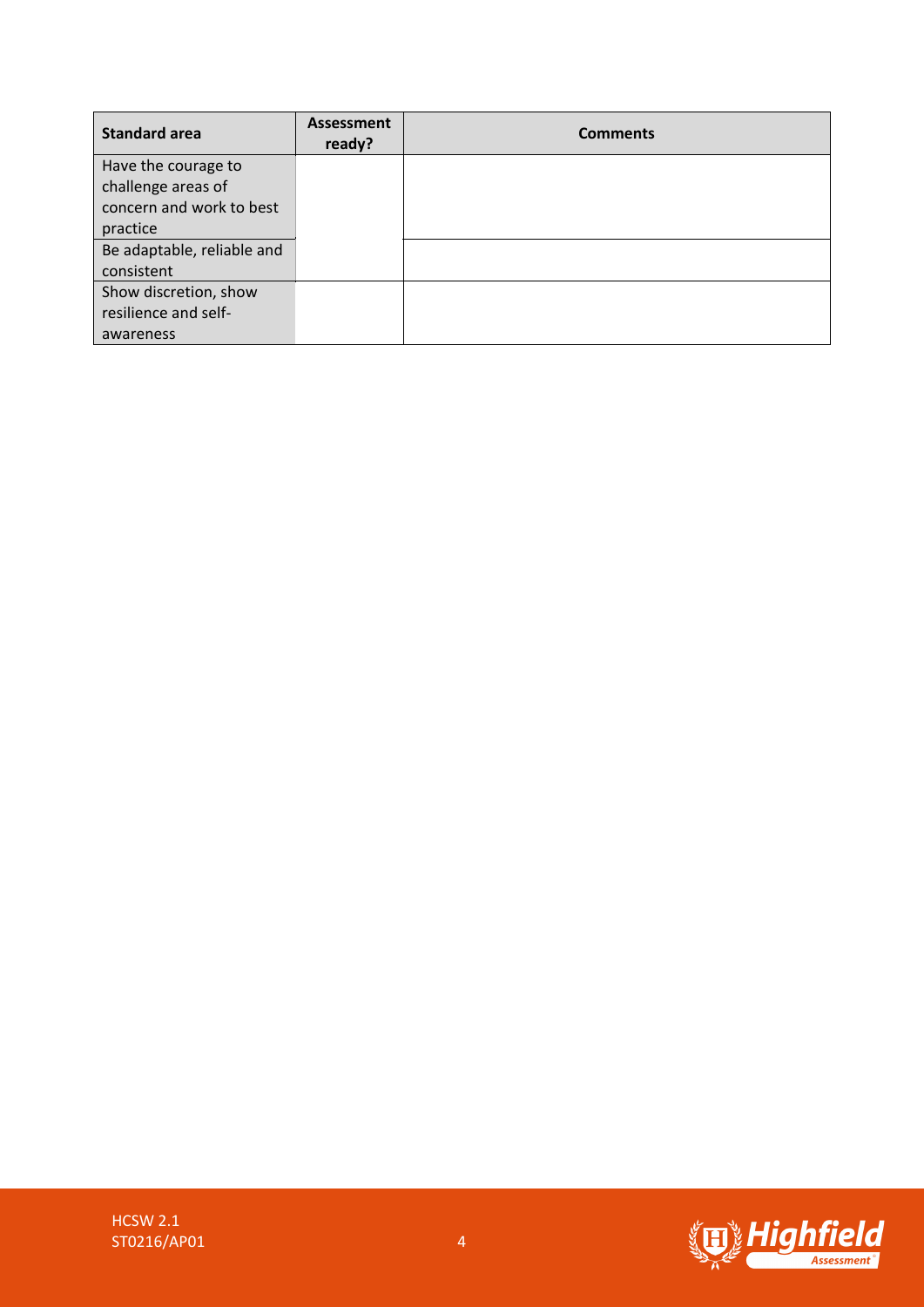### **GATEWAY MEETING OUTCOME**

Should the apprentice not be assessment-ready, a period of additional training and preparation must take place. Following the additional training and preparation, the Gateway Readiness Report must be completed again.

If the apprentice is assessment-ready, the following declaration must be signed by all parties and the Gateway Readiness Report submitted to Highfield Assessment.

### **DECLARATION**

**By signing this form, the signatories below confirm that they understand and agree to the following:**

- **1. That the employer has selected Highfield as their end-point assessment organisation and agrees to the negotiated price**
- **2. That the apprentice has completed the mandatory on programme elements of the apprenticeship and is ready for end-point assessment with Highfield**
- **3. That all evidence used within any assessment or presented to Highfield is the apprentice's own work and does not infringe any third-party rights**
- **4. That evidence may be recorded and stored for quality assurance purposes using either video or audio equipment**
- **5. That the apprentice meets all Highfield's and Education and Skills Funding Agency (ESFA) requirements, including that relating to eligibility to be put forward for endpoint assessment**
- **6. That the apprentice has been on-programme for the minimum duration required by the ESFA and assessment plan**
- **7. That the apprentice has achieved the minimum pre-requisite maths and English achievement as detailed in this document and on the Assessment Plan**
- **8. That the apprentice has achieved the required mandatory Care Certificate (15 standards required by the Care Quality Commission) and completed the evidence portfolio**
- **9. That the apprentice, if successful, gives permission for Highfield to request the apprenticeship certificate from the ESFA who issue the certificate on behalf of the Secretary of State.**

**The undersigned also acknowledge and accept that, in the event that any of the above requirements are not met, Highfield will be unable to end-point assess the apprentice. Furthermore, in such circumstances Highfield may draw any defaults to the attention of the ESFA or any other relevant authority/organisation.**

| <b>SIGNATURE PANEL</b>                    |                  |             | <b>Highfield</b><br><b>Use Only</b> |
|-------------------------------------------|------------------|-------------|-------------------------------------|
| Signed by apprentice (name)               | <b>Signature</b> | <b>Date</b> | (initials)                          |
|                                           |                  |             |                                     |
| Signed on behalf of employer by<br>(name) | <b>Signature</b> | <b>Date</b> |                                     |
|                                           |                  |             |                                     |